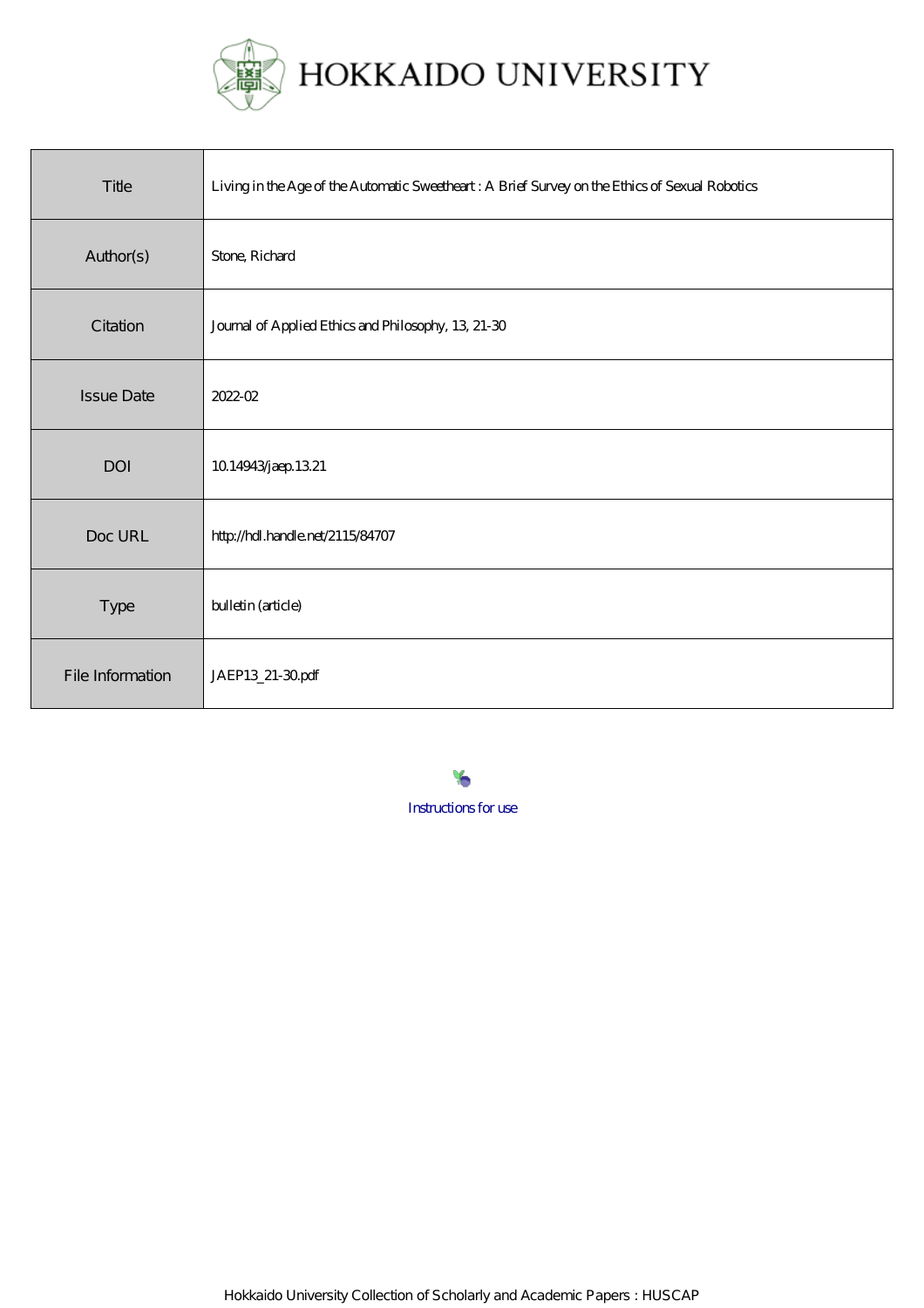#### **Discussion Paper**

# **Living in the Age of the Automatic Sweetheart**

**A Brief Survey on the Ethics of Sexual Robotics**

# **Richard Stone**

**Assistant Professor, Nitobe College, Hokkaido University**

# Abstract

As technology continues to grow (and sex-robots gain a more prominent position in our society), so too does concern about the way they will impact our lives and our sexuality. While many ethicists have started to assess what this impact could be (and if it would be positive or negative), the challenges and opportunities presented by sex-robots span over a wide range of topics and cannot be assessed easily. Hence, in this paper, I will attempt to categorize the main questions concerning the ethics of sexual robotics in order to help ethicists gather their thoughts on this new technology. While doing so, I will principally identify four overarching issues: (1) how robots' representation of human sexuality affects human gender issues; (2) how robots could potentially be utilized for medical purposes; (3) if robots could possibly deceive their users; (4) if sex-robots could end up as a new form of sex-slaves.

Keywords: sex-robots, representation, therapy, deception, slavery

For ages, humans have dreamed of having some kind of automated or robotic sexual partner or lover. In other words, we humans have dreamt of someone (or something) that will acquiesce to our every sexual desire without any of fuss that comes with interacting with other human beings; something that has been perfectly programmed to match our own sexual or emotional preferences without requiring reciprocal stimulation. Indeed, while this may sound like a premise that only entered the human imagination in recent science fiction novels or video games, that does not appear to be the case.1 At the very least, we can say that ideas similar to what I am describing here have been present in our collective human consciousness in one way or another since Ancient Greece. Many have pointed to the myth of Pygmalion – who found one day that the statue he carved came alive and turned into his lover – as the first case of an automated sexual partner.<sup>2</sup> In the more recent past, the father of pragmatism, William James, pondered whether anyone would be satisfied with an "automatic sweetheart," who would show her partner all the charms and affections of a young woman in love, but did not have any internal or subjective conscious feeling of being in love. In our current age, some of us seem to have projected this fantasy onto robots or AI with no specified romantic or sexual purpose.<sup>3</sup> Yet, while these dreams of a robotic lover have manifested themselves in various

<sup>1</sup> This is, of course, not to dismiss how central this theme has been in recent science fiction media. For instance, the novel-turned-movie, *Stepford Wives* (1972/2004), deals precisely with the rationale for why one would want such a robotic romantic partner and how horrifying it would be. In video games, *Detroit: Become Human* (2018) touched upon the ethically dubious attitudes we would be inclined to take towards such non-human sexual partners by featuring horrifying scenes at a robotic brothel. While these are just some examples, the point is clear: recent science fiction has a clear concern with what happens when we turn robots into sexual partners.

<sup>2</sup> See Devlin (2018, 17-22) for a more detailed explanation of why many scholars see this as the first sex-bot (and why it may not actually be an apt description).

<sup>3</sup> As an example, consider the fact that in the year 2017 alone, Alexa received over one-million marriage proposals. Needless to say, many users may have made this proposal in jest, but the point still remains that it is not uncommon to view a robot not designed for sexual purposes in an intimate light. See Leskin (2018)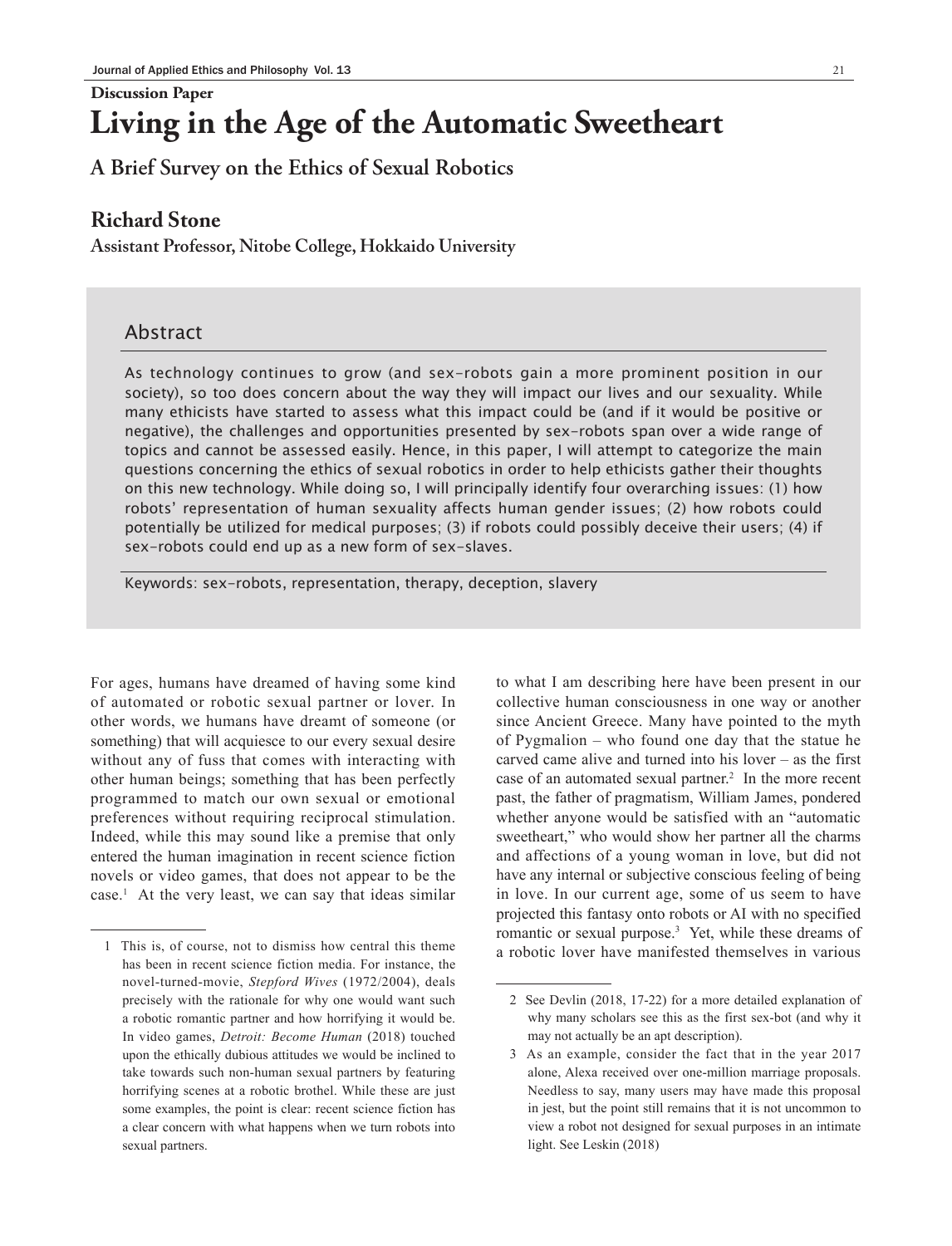ways in philosophy, fiction, and the public imagination for years, it is only recently that we have started to see them given any sort of reality.

Going back to about 2010 or so, we see that this fascination with such "automatic sweethearts" has started to find a foothold in reality. For about a decade, sexrobots have been available for purchase. While the extent to which sex-robots can be said to exist will depend largely on how we define the term, we are gradually reaching a point where it is hard to deny their presence in our society.4 Naturally, the capabilities of what we currently consider a sex-robot are limited at best and their prices are high enough that those with only a passing interest would not likely be willing to purchase one.5 And yet, the technology involved is advancing at a rapid pace. Current models are not only equipped with various features to help with sexual stimulation but are gradually becoming better conversationalists as well. What is more, it has been estimated that these robots will be able to walk on their own within the next decade.<sup>6</sup> Keeping this technological fertility in mind, David Levy (2009) famously surmised over a decade ago that the use of sex-robots will be completely normalized by 2050. Should Levy's prediction come true, sex-robots will have an unignorable impact on human sexuality – affecting everything from prostitution to how we view "good" or "ideal" sex. It should not come as a surprise then that at least one group has already come out to protest the use of sex-robots to prevent these changes from occurring.

To briefly summarize what I have stated in the preceding paragraph: sex-robots are continuing to encroach upon our society and seem posed to deeply influence our sexuality. With that said, however, in precisely which ways and to precisely which degree this influence shall impact us is, as of yet, not entirely clear. While many ethicists have – in my view rightly –

worked to get ahead of the curve and address potential issues in sexual robotics before the technology has made an irreversible impact on our lives, there seems to be very little agreement on precisely what this impact will be (and if it will be good, bad, dangerous, negligible, etc.). Articles on the ethics of this new technology have started to appear rapidly over the past few years (so much so that it is no longer possible to cite all materials on the issue in one survey).7 Yet, while roboticists, philosophers, medical experts, and many others have scrambled to tackle the "question of sex-robots," it seems that there is still no common agreement on precisely what these questions are.

Hence, it is here that I would like to help facilitate future discussions on the ethics of sexual robotics by breaking down this issue into what I believe to be the four main lines of questioning present in the previous literature (and showing why these questions are ethically relevant). To state my opinion plainly, I believe that research on the ethics of sex-robots can be organized into the following four categories: the problem of how robots represent human sexuality, the possibility of medical or therapeutic application, the challenge of robot deception, and the future-oriented question of robots and sex-slavery. In order to organize my summary of each of these problems, I will describe them all in one section each, focusing on why ethicists care about these issues and what sub-questions we will have to face as we design and regulate sex-robots moving forward.

## **Question 1: How could sex-robots influence human sexuality?**

To understand this first question, we should revisit a point that was hinted at in the introduction: contrary to the popular image of sex-robots being a problem for the distant future or science-fiction settings, this is not the case. Indeed, most contemporary debates on the ethics of sexual robotics seem to focus on the harm that could come from how robotic sexual partners *represent* sex between humans, rather than what harm would be done

<sup>4</sup> Here, we will follow Danaher (2017), who puts forth the following three criteria for being a robot: (1) It must have an appearance similar to humans; (2) It must be capable of moving on its own; (3) It must have (some level of) artificial intelligence. The level of autonomous movement and AI needed to deem something a robot are obviously huge issues, but we will not deal with them here. Still, products widely accepted as sex-robots by the general public, such as Roxxxy (debuted by TrueCompanion in 2010), have been on the market for at least a decade and continue to become more capable with each year. In this sense, it does not seem not too controversial to say that this definition has been met well enough to at least merit our attention as ethicists.

<sup>5</sup> A quick search on the internet reveals that most sex-robots are available from between 5 to 15 thousand US dollars. With that said, a robot with a fully customized body would likely cost between 30,000 and 60,000 USD. See Owsianik (2021)

<sup>6</sup> Elder (2020)

<sup>7</sup> Indeed, for a recent testaments to this fact, we need only point out the existence of "The International Congress on Love and Sex with Robots," which held its last conference in 2021. Moreover, several special issues and dedicated volumes to this topic have started to appear in the last 5 years. This includes the 2017 volume *Robot Sex: Social and Ethical Implications*, a collective volume edited by John Danaher and Neil McArthur that was dedicated solely to the topic of sexual robotics. In this sense, it is not a stretch to say that writing on this topic has come out faster than we ethicists can organize our thoughts on this matter or categorize the problems we face appropriately.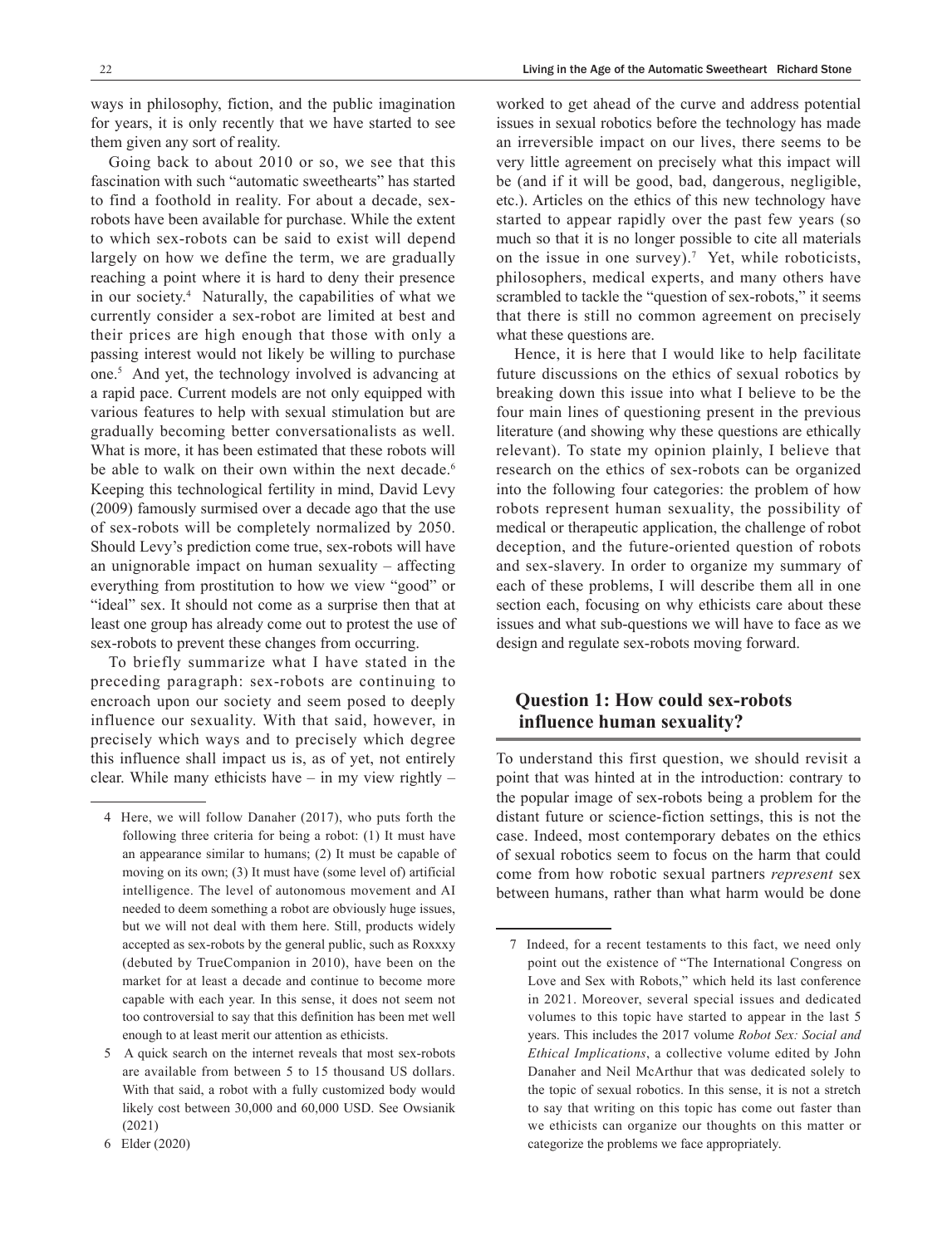to the robot itself. As Sparrow (2017) and Eskins (2017) have both pointed out, the lack of any sign of conscious life makes it difficult to view sex-robots as victims of rape or sexual violence. For those like Sparrow and Eskins, robots are  $-$  at present  $-$  conceived of as tools and we do not need to consider their rights any more than we would need to consider the rights of a dildo, faux vagina, or even a horrifyingly misused Roomba. What makes sex-robots interesting to many ethicists – in our contemporary situation, at least  $-$  is thus not the fact that they themselves are being wronged somehow, but rather how their usage might influence sexual relations between humans.

Now, this brings us to the question posed at the beginning of this section: how could sex-robots possibly influence our sexual relations as humans (and how could a problem like this be one of ethics and not sociology or psychology)? The key point here seems to be what the design of sex-robots says about contemporary gender relations (and how it could alter users' perception of issues surrounding these relations). Indeed, the first organization started with the intent of protesting sexrobots, The Campaign Against Sex-Robots (started by Kathleen Richardson in 2015), has taken precisely such an issue as its starting point. For Richardson, the core element that makes sex-robots problematic is how analogous their design and usage is to prostitution (Richardson 2016, 290). In other words, as would be the case for prostitutes as well, sex-robots present female sexual partners as objects to be purchased. According to Richardson, this act of objectification entails an erasure of female subjectivity, insofar as women are portrayed as things to be bought with money for the sake of male sexual gratification (Richardson 2016, 291).

While Richardson's position has been criticized as vague, the thrust of her argument leads us to one important point: sex-robots could be interpreted as *representing* women as mere tools for sexual gratification.8 Indeed, beyond only the fact that the majority of sex-robots are modelled after females, these robots often portray the female body with cartoonish or unrealistically sexualized proportions. Perhaps more importantly, though, sex-robots seem to imply that the body of one's sexual partner can or should be customizable. As we shall see, while some proponents of sexual robotics believe this to be one of their key selling points (and a reason why one could expect their usership to increase drastically in coming years), authors like Richardson (2016) and Sinziana Gutiu (2016) point out that this could lead users to believe that sexual partners are mere objects. Indeed, Gutiu (2016) makes a strong case that sex-robots, in their current form, give the user total control over every aspect of the sexual encounter and, as a result, represent women as mere tools for sexual stimulation. Naturally, if those like Richardson or Gutiu are right and sex-robots encourage their users to view women as replaceable tools, then it would be hard to view them in a positive light.

Still, a skeptic might say, it is not a crime to pursue sexual partners who better match with one's physical preferences. In this regard, if the use of sex-robots may seem crass to some, it would be a stretch to say it is morally blameworthy. Yet, to make this argument would be to miss a more important conclusion, raised thematically by Robert Sparrow (2017; 2021): to represent women as tools in this way is to represent them as having no right to consent to the sex acts being done unto them. In other words, although we cannot actually rape robots themselves, the act of utilizing humanoid robots who cannot give consent for sexual purposes is t*antamount to simulating rape*. Crucially, as Sparrow points out, sex-robots are different from dildos and other masturbatory aids insofar as they do not stop at merely providing physical relief, but instead offer a full-blooded simulation of intercourse with other humans. Keeping in mind recent calls for the importance of positive consent in sexual intercourse,<sup>9</sup> we can quickly see why we should be wary of any entity that encourages its users to view sex as an activity which can be unilaterally initiated, requires no consent from the other party, and can include any activity that the male is interested in. This, according to Sparrow, is bound to contribute to the rape culture that is (allegedly) already problematic in our current society.

Some authors, like Peeters and Haselager (2021), have tried to skirt around Sparrow's argument by suggesting that we could or should turn this weakness into a benefit and modify sex robots to have consent features for educational purposes. For instance, one

<sup>8</sup> Specifically, critics like Danaher et al. (2017) have noted that Richardson's arguments are problematic on at least the following two points. The first is that her arguments regarding prostitution are lopsided, insofar as she does not even consider the possibility of mutual respect between prostitutes and their clients. As Danaher et al. mention, several psychological or sociological studies have suggested that some clients feel a deep sense of gratitude toward prostitutes. The second reason is that, even if prostitution is as univocally bad as she claims, her analogy is not fully fleshed out. Is she against sex-robots because they encourage users to view women like prostitutes? Or is she against them because they mirror some kind of inherently wrong behavior? For my money, I think coherent cases against sex-robots could be made for either claim, but it is true that Richardson is not necessarily clear what problems arise from

this analogical relationship between robots and prostitutes.

<sup>9</sup> See, for example, Halley (2016) for an explanation of the meaning and legal significance of the notion of positive consent.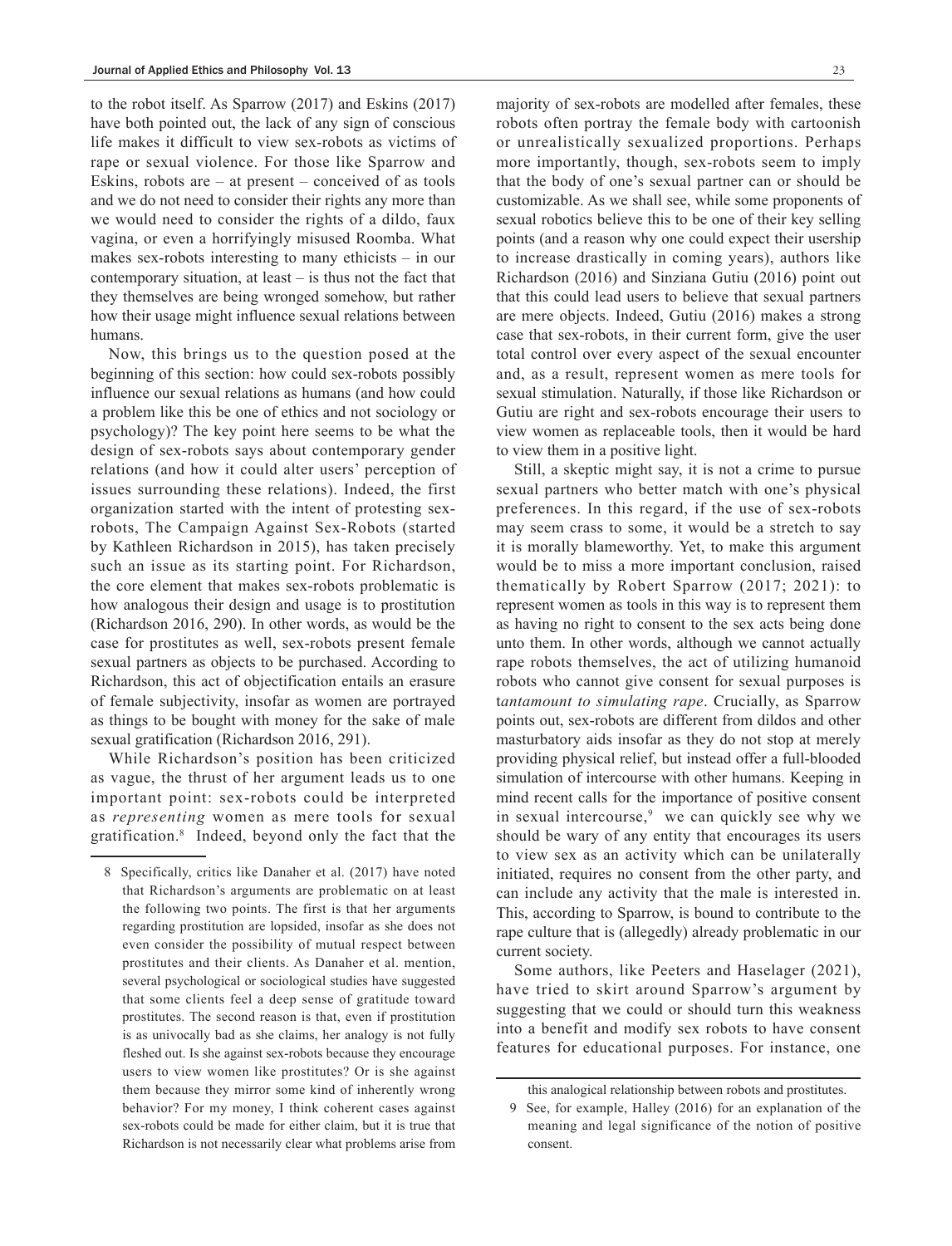could include a feature in which the robot makes itself inaccessible until the user has asked for consent. Otherwise, one could design the robot to randomly refuse intercourse. However, putting aside the logistics of this proposed solution (and how user-unfriendly it would be), this counterpoint likely fails to see the full extent of Sparrow's argument. As Sparrow himself points out, this sort of solution would include the implication that sex is always on the table, so long as one asks nicely. Or, perhaps worse, if a user were to somehow forcefully utilize the robot, they would be able to essentially be able to simulate violent rape in the full-blooded sense, i.e., in terms of willfully ignoring the victim's attempts to refuse sex acts. What we see, then, is a dilemma in which not accounting for consent gives users a picture of sex in which sex-acts can be initiated at any time without needing any dialogue or positive consent from their partner, while creating some kind of consent module offers a doorway into even more vivid and problematic simulations of forceful rape.

Now, as Sparrow in particular is aware, one could dismiss these issues by replying that, even if sex-robots do simulate something grotesque, they do not actually lead to any violence done against human-beings (or any actual wrong-doing). In other words, even if this depiction of sex-robots as simulating rape is accurate, there is no guarantee that said representation would actually drive users of sex-robots to commit crimes or interact negatively with their human sexual partners. Indeed, as is similarly the case with representations of violence in video games causing harmful behavior or, more importantly, pornographic material leading to unhealthy attitudes about sex, it would be difficult to fully motivate any claim about the relation between the usage of sex-robots and unhealthy attitudes towards consent. Moreover, as John Danaher (2017c) admits in a discussion on the need for regulations on robots that represent rape or sexual violence against children, one could conceivably argue that  $-$  in any of these cases  $$ there is a gap or distance between what one does during a simulation and how one behaves in the real world. Keeping this in mind, we should be careful not to assume that sex-robots will necessarily lead to increases in sexual violence among users.

Yet, even if one were to dismiss any causal relation between sex-robots and poor attitudes toward rape or consent, there are two points we need to keep in mind when discussing the ethics of sex-robots. The first is that the usage of sex-robots is *embodied* and, therefore, seems to present more substantial issues than video games or pornography. At least, one could say that, insofar as sex-robots help us develop the *habits* we unconsciously rely on during sexual encounters, they at least *seem* more likely to lead to harmful behavior. For example, a user who has become accustomed to switching sex acts without consent while using a sexrobot could conceivably try to do the same thing to a human partner without thinking, i.e., as a force of habit. Now, one could easily dismiss this point as mere speculation. Yet, as Danaher (2017c) argues, one could much more convincingly claim that watching unhealthy representations of sex play out from an external standpoint – as one would in the case of pornography – may indeed have some distance from one's actions or interactions in the real world. However, due to this aspect of embodiment, the distance between simulation and real, embodied action is greatly reduced in the case of sex-robots. In other words, insofar as one is actually moving his or her own body to simulate grotesque sexual acts, it is substantially more difficult for them to claim that they are only partaking in the activity from an external standpoint.

The second point we ought to remember is that, even if the embodied aspects of robots is somehow proven unimportant or unrelated to how one interacts with other human beings, *the problem of representation could still remain an ethical issue* for at least the following two possibilities. The first reason would pertain to what we have discussed earlier, regarding unrealistic projections of women's bodies, insofar as cartoonish or misogynistic representations of women as objects are degrading to women on their own. As critics like Catherine MacKinnon (1993) have argued with regard to pornography, one could say that these kinds of representations are ethically problematic anyway insofar as they fail to respect the dignity of women and, furthermore, reduce women to objects that are subordinate to men's sexual fantasies. Alternatively, one could follow Sparrow (2017, 474-5) in taking a virtue ethics perspective and arguing that the dignity of the user is in question (i.e., in the same way that it is wrong to laugh at racist or derogatory jokes, the very act of simulating rape is wrong insofar as it damages the user's character and debases their own moral sensibilities). While some readers may not be entirely satisfied with either of these explanations, they do (in my view, at least) constitute sufficient reasons to actively engage in discussions about the role of sex-robots in our contemporary society.

#### **Question 2: Can Sex-robots be used for medical treatment or therapy?**

Now, as we have seen in the last section, there are already valid reasons to be concerned over the increasing prevalence of sex-robots in our society. However, careful readers will also likely have picked up on at least one oddity: if prostitution is ethically impermissible, then should we not do whatever we to avoid subjecting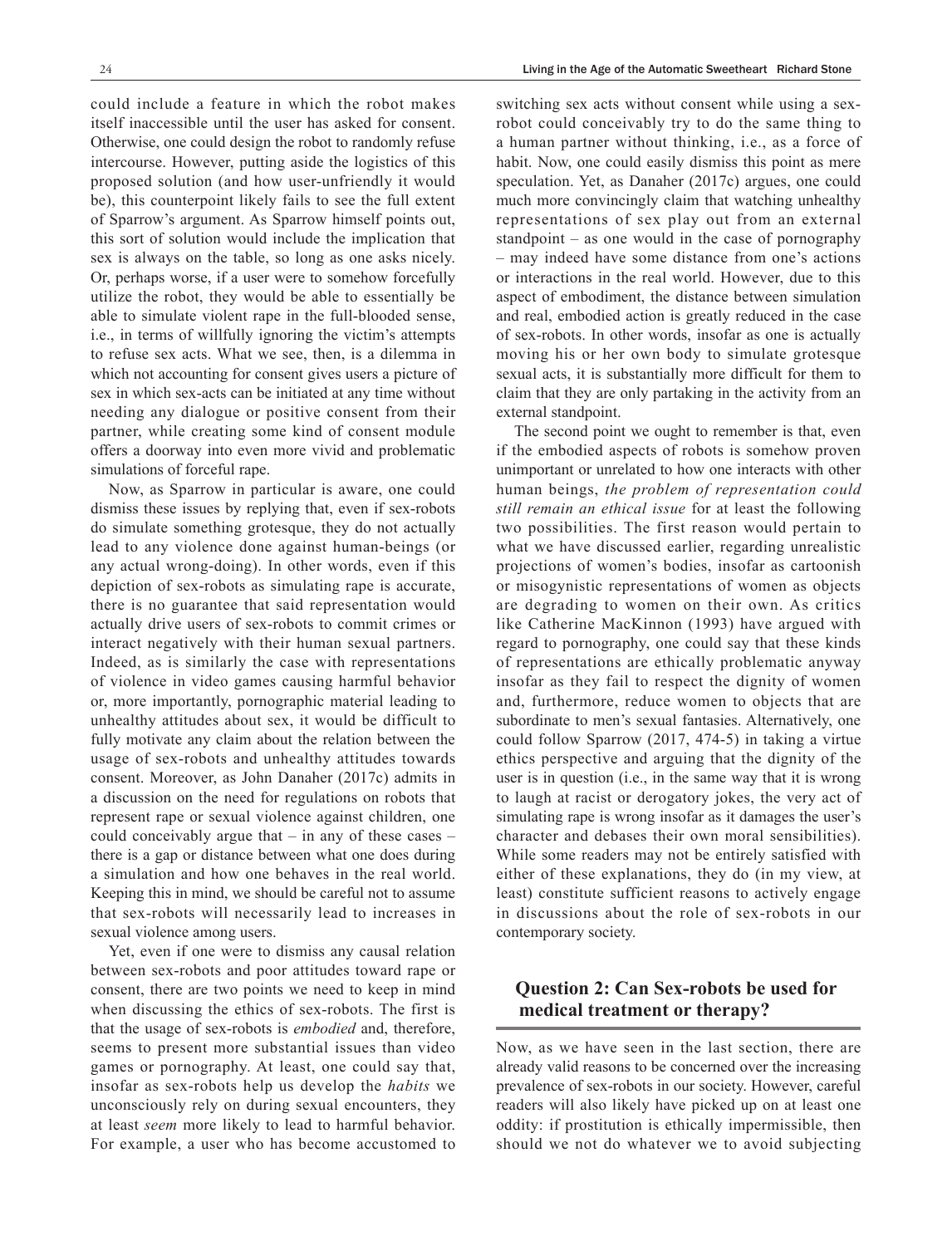humans to this role? Insofar as this is the case, then why not use robots – who, as we have already established, are currently not considered to have any rights or any conscious feeling of suffering – as a substitute for prostitution? Doing so, if nothing else, would presumably shield living human beings from enduring this fate. Naturally, one may respond that sex-work is not worth saving in any form. However, this blanket statement may not be so easy when we consider the medical or therapeutic applications of utilizing sex-robots in lieu of human sex-workers. In this section, we will consider if there are ethically permissible uses of sex-robots for medical purposes and, by extension, for the distribution of sex to those who cannot meet their own sexual needs in our current society.

Now, to reiterate, we should recognize that one could easily follow authors like Richardson in denouncing prostitution as it currently exists in our contemporary society. However, things get trickier when we extend the discussion to sex work in general. As Robin McKenzie (2014) and others have noted, the concept of sex work has several different meanings and, depending on the situation, its ethical permissibility can likely be interpreted in many different ways. At the very least it seems safe to say that sex work plays a necessary medical role for helping those affected by dementia or other conditions that make it difficult for them to manage their own sexual health. In other words, assisted masturbation and other services could play a vital role in the lives of persons who are unable to masturbate of their own accord. While, globally speaking, there seems to be a lack of qualified professional to fill this kind of role, it remains true that many countries have started to at least explore the possibility of establishing a system for assisted masturbatory care for patients who cannot manage their own sexual health (Sakairi 2016; Wotton 2020). In such cases, where sex-work is done for medical purposes and there are not enough qualified professionals able to handle this task, why would the use of sex-robots not be ethically permissible?

To put the matter differently, the deployment of sexrobots offers a promising path toward the fulfilment of positive sexual rights for all. As Di Nucci (2011) has explained, there is a paradox involved in the notion of sexual rights: on the one hand, sexual stimulation appears to be an indispensable element for leading a happy and healthy life. In this sense, it seems to make sense to say that everyone has a positive right to leading a happy and healthy sex life. On the other hand, if we suppose that one has a positive right to have sex, then we will necessarily violate another person's negative right to refuse sex at any time. As Di Nucci also explains, this puzzle is solved instantly if we accept sex-robots as a sufficient approximation of sexual intercourse. In addition to providing assisted masturbatory services

for those who are unable to do so themselves, we could additionally help persons in communities with lopsided gender ratios (e.g., China) a means to procure more fulfilling sex-lives in the absence of available human partners (see Di Nucci 2011; 2017). Moreover, as Nancy Jecker (2021) wrote in response to Robert Sparrow, sexrobots offer a potential method for allowing elderly persons to continue having fruitful and active sex-lives well into their old age.

Now, this idea of using robots to offer sexual fulfilment to those who currently do not have a partner (or are not able to manage their own sexual health) admittedly relies on quite a few big assumptions. First and foremost, the idea that robots in their current state could serve as a fulfilling sufficient substitute for sex with another human seems dubious at best. This is exacerbated by the fact that skeptics could easily go one step further and argue that robots are not only insufficient substitutes, they may not actually provide any actual relief to those who lack a current human partner (if for no other reason than the fact that sex-robots in their current state would provide little hope of intimacy or affection). Moreover, even if robots were able to offer roughly the same psychological and physical benefits that sex with a human could provide in most cases, we would still have to parse through issues regarding whether or not there are any ethical issues with leaving sexual care up to robots.10 As we will talk about in more detail later, it is not difficult to imagine a situation in which a cognitively compromised patient becomes overly attached to a robot designed for sexual assistance and, as a result, prioritizes relations with the robot over real or authentic relationships with other sentient persons or animals. With that said, all of these potential problems likely require empirical consideration before we can decide one way or the other. If sex-robots are indeed able to improve users' quality of life without detracting from their interpersonal relations with other human-beings, then why would their usage not be a positive contribution to society?

But what of the problematic representations of sex we referred to in the last section? Should we just ignore them? Certainly not. To the contrary, some ethicists have argued that these very representations could have a powerful medical or therapeutic application. More specifically, it is possibly the robots which represent the most heinous acts – sexual acts with children, rape, etc. – that could hold the highest ethical value, given that they could potentially be used as *prophylactic* of sorts.

<sup>10</sup> For some authors, like Sharkey and Sharkey (2012), it is already problematic to deprive the elderly of human contact by leaving their care to robots, who have no real feelings of affection toward the persons they are left to care for. It seems safe to say that such issues are worsened when questions of sexual health maintenance enter the picture.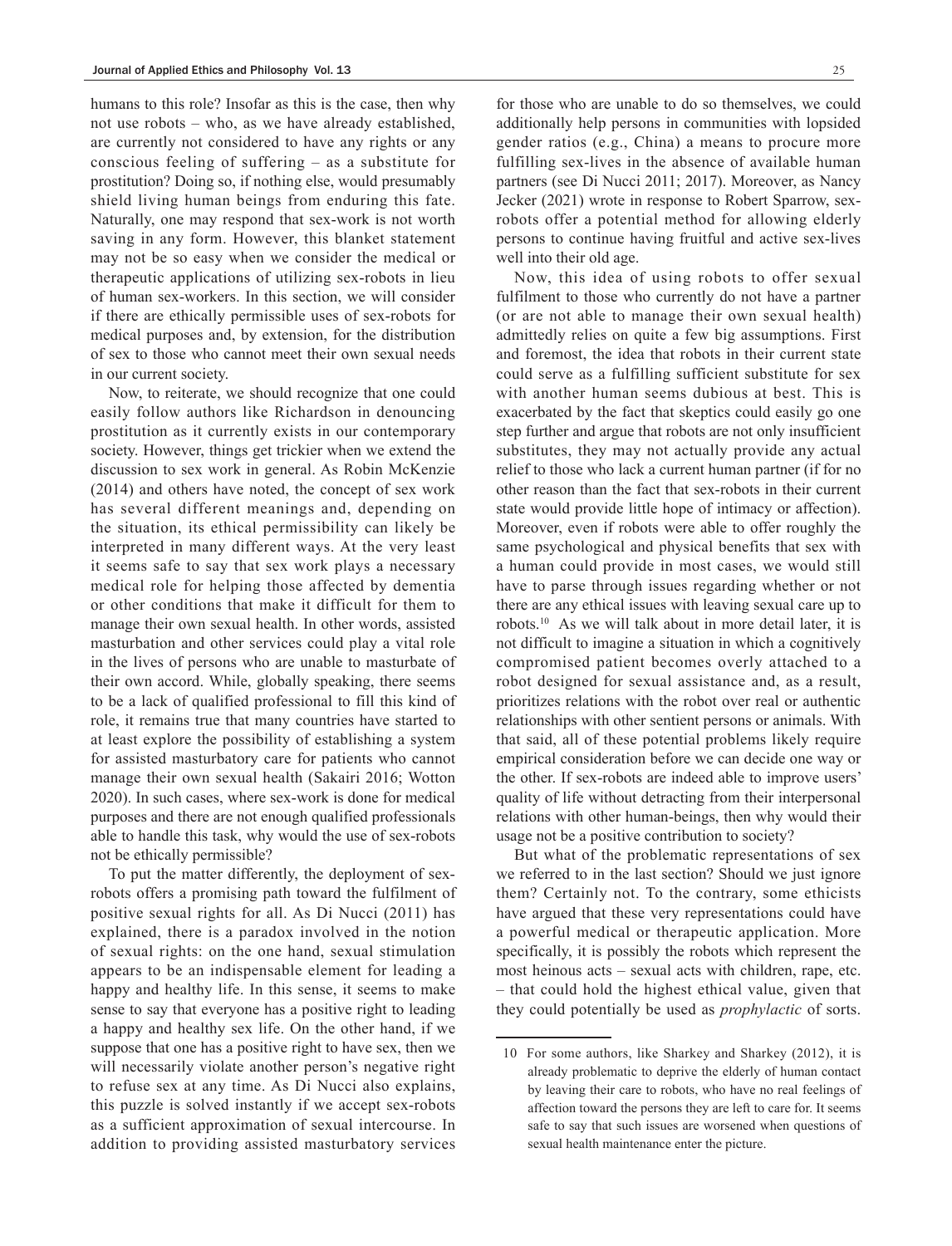In other words, the use of robots could help users with damaging sexual urges deal with them in a safe way. For example, the roboticist Ronald Arkin famously suggested in a 2014 presentation that persons with pedophilic urges could potentially prevent themselves from acting on said urges by utilizing a robot in the same way one uses a nicotine patch to avoid wanting to smoke cigarettes.<sup>11</sup> In theory, this could be tied together with the use of a log detailing these interactions for therapeutic purposes or gradual improvement. If this kind of therapy is feasible, then society would obtain a powerful new tool to not only protect children from sexual abuse, but also to work together with people who have harmful urges towards children to provide help for them.

Needless to say, this suggestion has been controversial among ethicists. While most ethicists admit that such a method of treatment would be appealing *if* it existed, there are various blocks that could keep it from coming to fruition. First among these concerns would be the difficulties and risks that come with testing the efficacy of prophylactic sex robots. Consider, for instance, the possibility that this treatment could not only fail to help patients but could even serve as a catalyst to further exacerbate their urges. After all, is it not at least possible that regular simulations of sex with children could leave a potential patient more conscious of their pedophilic desires than before they started this treatment? This is, of course, little more than speculation; proving otherwise would require empirical testing and clinical trials. However, even if it is speculative, this argument brings us to a crucial problem: in order to even *start* testing this method of therapy, we would need sufficient evidence to believe that it would not have adverse effects on the intended users. As Danaher (2019) argues, though there *may* not be enough evidence to prove that such worries are actually likely to occur, there is *almost certainly* not enough available evidence to justify clinical trials in the face of even mere speculation that this treatment could cause harm to its users and, hence, we must take caution as we attempt to explore such possibilities.

Finally, we can point to one more (perhaps more promising) potential usage of sex-robots for therapy. That is to say, it has been suggested that sex-robots could be deployed as a training partner of sorts for persons who wish to work through sexual trauma. As Neil McArthur (2017) has pointed out, persons who wish to have sexual intercourse – but do not feel comfortable doing so with other humans – could benefit from the use of sex-robots, insofar as they would be completely in control of the situation. More specifically, users would not need to worry about disappointing their robot partner if they feel uncomfortable at any point. Additionally, insofar as the robot's looks would be customizable, there would be no need to make their robotic partner seem entirely realistic, which could help remind users that they are in a safe, controlled situation. While technological limitations are certainly a concern at this point, it at least stands to reason that sex-robots could be applied in this way for the benefit of trauma patients.

With this, we have summarized the most pertinent points regarding the potential medical application of sexrobots. While there are certainly technological and safety concerns for any of these potential applications, the upshot for many authors writing on these topics is that research on sex-robots at least deserves consideration. This is good as far as it goes, but unfortunately leaves behind a number of practical questions. How would medical sex-robots be designed? Would they appear human or would they be built to remind users that they are *not* humans? At what point could we actually begin testing these treatments or therapies? Now, none of these questions are meant to dismiss the medical applications of sex-robots. To the contrary, these are questions that ethicists need to consider early, before the relevant technology catches them unaware and unable to cope with these issues.

#### **Question 3: Could sex-robots deceive us?**

Now, when discussing the first two questions, we have largely looked at sex-robots as a problem that is already apparent in our present society. This is for good reason, considering that it seems intuitive enough to say that sentience, or subjective feelings of pleasure and pain, is a good standard for determining whether or not an entity deserves any moral consideration or protection. Moreover, as we shall discuss shortly, waiting around for an era in which we can definitively say that robots have achieved consciousness, and thus have obtained rights or can be considered victims of sexual abuse, is not very productive. However, with all of that said, I think there are at least two future-oriented problems which ethicists have discussed that deserve our attention (if for no other reason than the difficulties we will face when possibly trying to evaluate these issues later on). The first of which is simple: could sex-robots potentially "trick us" into thinking they are "real" lovers? If so, would this kind of behavior be ethically permissible?

To start, think back to a briefly mentioned issue in the previous section: is it not possible that elderly patients or patients with dementia could bond excessively with their sexual care robot at the expense of other interpersonal relationships? This may sound absurd, but researchers like Shelley Turkle (2011) have provided some amount of evidence that these issues have already been realized

<sup>11</sup> While the original 2014 presentation seems impossible to access, one may see Danaher (2019) for a summary of Arkin's ideas.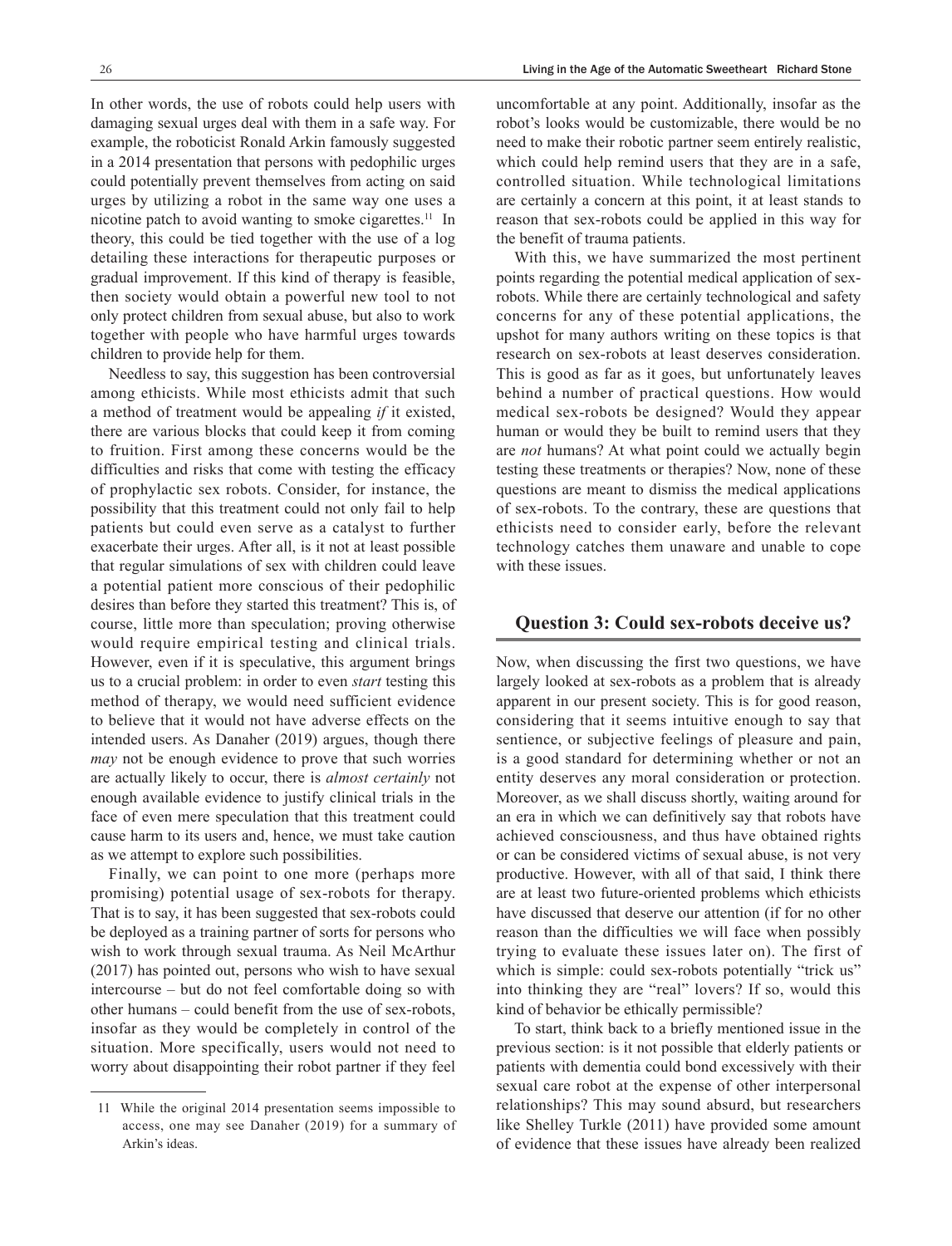in the case of elderly persons with companion pets.<sup>12</sup> While – for many of us – it seems easy to distinguish between a mere robot (which would merely be simulating sex acts because it is programmed in a certain way) and another sentient creature (who, presumably, actually feels some form of attachment or positive emotion toward us), it is not hard to imagine a dementia patient struggling to make this distinction. Now, imagine if social robotics advanced further, and the "obvious" differences between a robot and a human lover shrank. In this case, it would be easy to imagine cases in which older persons would also start to struggle to identify the difference between a robot and another living creature. Now, go one step further: what if robots reached such an advanced state that they were nearly indistinguishable from our human lovers? All of this is to say: is there no possibility that we could be deceived by a "mere robot" into ignoring other sentient creatures who feel genuine affection toward us?

 While this issue of "robot deception" has become an talking point in many different areas of social robotics, it is not a stretch to say that it carries a particularly noticeable import when it comes to sex-robots.13 Authors like Turkle are already concerned that social robots pose a threat to authentic interpersonal relationships insofar as they encourage us to seek companionship with nonsentient machines who do not "actually" feel anything for us (instead of with minded others, who have genuine or authentic feelings of affection). This concern is likely amplified in sex-robots who, by design, seem to promise a sense of intimacy or romantic fulfilment to their users. After all, advertisements for even currently available models of sex-robots largely tend to promote the robots' ability to converse and spend time with their users.<sup>14</sup> If technology advanced far enough, then, would it not be possible that robotic partners could "trick" their users

into thinking that they understand them better than other human beings can? This concern is further amplified by the fact that, insofar as a robot's personality could be calibrated to meet the ideals of their user, it seems easy enough imagine a future in which humans believe their robotic partners are better equipped to understand them than their living human counterparts. Moreover, the same could be said from a physical perspective as well. While current models remain stuck in an uncanny valley (and would almost certainly to fail to convince anyone with a good perspective that they are human), there is no reason to think that this will always be the case. Should technology advance far enough to make robots look and act convincingly human, then it seems to stand to reason that we will have considerably less reason to spend time with human partners (whose looks we unfortunately cannot customize according to our preferences). Going further, we could even start to wonder if sex-robots, as ideal companions and sexual partners, do not spell out the end of the human race, insofar as there would be little merit to having romantic relations with another human, instead of a robot with one's ideal features and disposition.<sup>15</sup>

As has been the case for all other points put forward in this survey, there are grounds to doubt this line of thought. First among them is whether or not such talk of "authentic" relationships between sentient humans is actually meaningful. Instead of focusing on whether or not an entity has an internal consciousness (which, at any rate, we could never actually confirm to be true), it could make more sense to take a *relational* approach to robot ethics.16 One example of a relational approach would be Danaher's (2020) behaviorism. In other words, instead of asking whether or not a robot *actually* loves their user (i.e., has private mental states of feeling love for their user), we only need to pay attention to whether or not they behave appropriately as a companion. The argument is intuitive: as long as one can have a happy and healthy relationship with a robot, it does not particularly matter whether or not the robot has achieved consciousness. Naturally, for the foreseeable future at least, robots will likely struggle to achieve the level of behavior needed to be considered as romantic partners in the full-blooded

<sup>12</sup> Turkle focuses largely on companion pets, like Sony's AIBO and does not spend much time considering robots as potential lovers. Still, the basic point in play likely holds for any form of social robot capable of garnering its user's attention.

<sup>13</sup> While we will not get into the matter here, there has been such a fear that we humans will develop unilateral feelings for robots that some ethicists like Matthias Scheutz (2012) have suggested we should put a ban on robots acting in a way that invites users' sympathies or, at the very least, a warning label to let users know it is dangerous to empathize with them.

<sup>14</sup> See, for instance, Samantha, from Synthea Amatus. Samantha features a "family mode," in which she can allegedly tell jokes and discuss philosophy. Whether or not Samantha's jokes are funny or not aside, it is worth noting that sexrobots are being designed to keep their user's company at all times, and not only for erotic purposes. (Beech & Tipping, 2017)

<sup>15</sup> As R. Uzkai explains in *The Age of Artificial Intelligence: The Documentary*, it at least appears conceivable that perfected sex-robots would corner the market on recreational sex and render non-procreative sex between humans obsolete. (15:00~21:00)

<sup>16</sup> While we do not have time to explore the matter in detail, what bears recognition here is that several philosophers in varying traditions have doubted that this model of authentic communication, wherein our internal and private mental states are made public through the use of language, is even valid in the human case (see Coeckelbergh 2011 for details).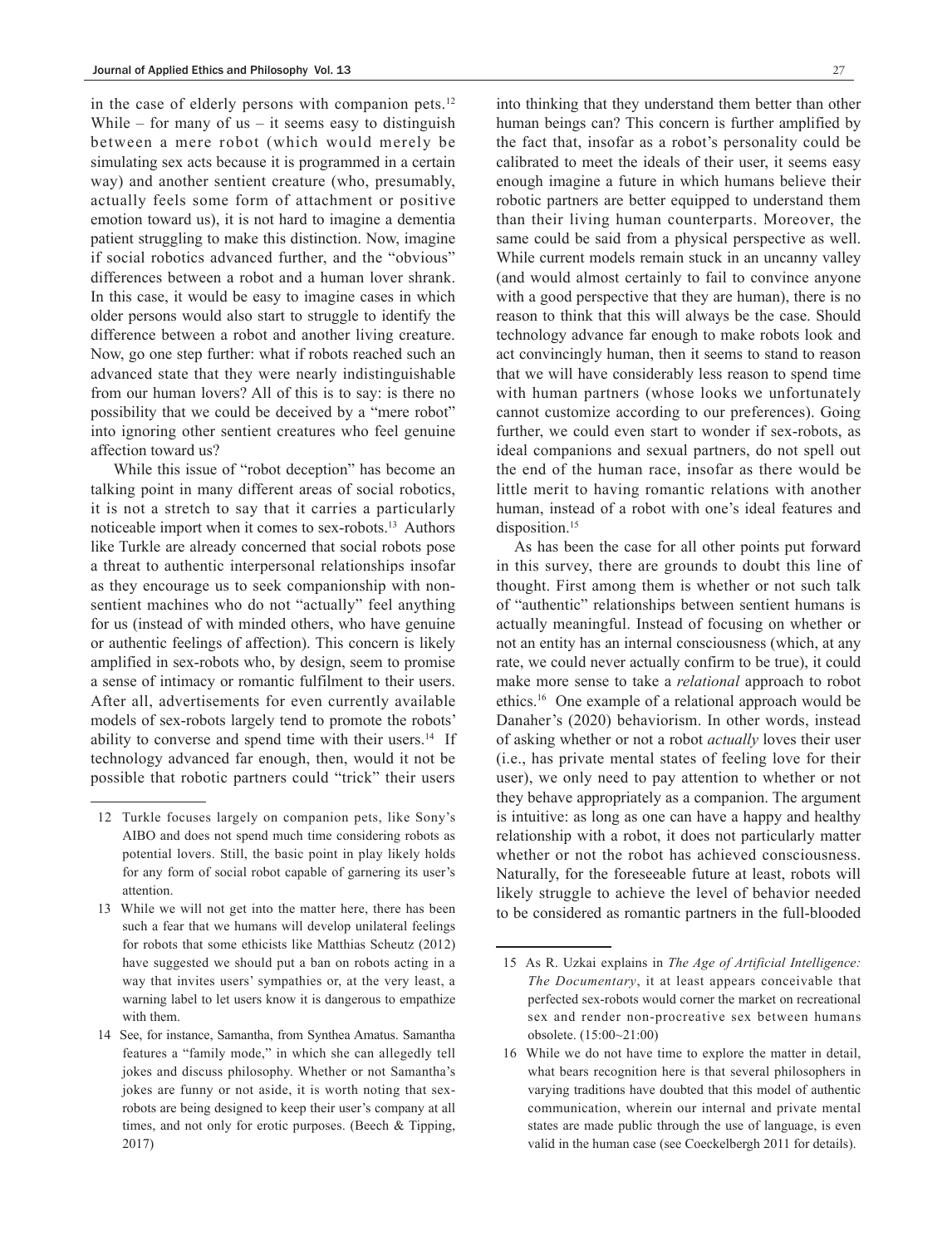sense. However, so long as one casts doubt on the premise that "authentic" relationships have an inherently higher value, then this problem is one of technology (and not ethics).<sup>17</sup>

One more doubt toward this question would be if robots could ever convince us to pay less attention to more fulfilling interpersonal relationships. That is to say, intuitively speaking, there seem to be intrinsic differences between human-human relationships and human-robot relationships. As we have noted earlier, one unique point of sex-robots is the fact that they are customizable. Their external appearance and personality settings can be designed so as to reflect their users' preferences. Moreover, sex-robots do not reject unwanted sexual advances or feel uncomfortable about certain sex acts. If one assumes that the ideal lover is someone who ticks all the boxes on a check sheet of desired features, does whatever you want them to without question, and generally affirms our desires, then sex-robots would indeed appear to be more appealing than human partners. However, something about this seems wrong. After all, this constant affirmation seems to rob us of the otherness that is so crucial in interpersonal relations. After all, do we not gain new perspectives by talking to others who think differently than us? Do we not gain any stimulation from others encouraging us to try something we did not think we wanted? If the answer is yes, then, robots (or, rather, robots who are designed to cater to our worldview) will almost certainly fail to replace interpersonal relationships between humans. 18

## **Question 4: Will Sex-Robots Lead to Slavery?**

Up to this point, we have taken it for granted that sex-robots are not conscious and, thus, do not have any rights. However, even this seemingly obvious supposition can be doubted. We have already touched upon the reason why: while there is no guarantee that robots will never be fully conscious, it seems impossible to know precisely when they will achieve consciousness. While some scholars have worked on creative ways to test if robots have become conscious in the future, in the end it remains impossible for us to see from another entity's perspective and, as long as that remains the case, it is also impossible for us to be certain of what is and is not conscious.<sup>19</sup> So, we are left with the following strange questions: at what point will it no longer be acceptable to treat robots as mere objects? Is it not possible that – at some point during the transition from unconscious thing to sentient being that we do not realize quickly enough? In our determination of robots as "unfeeling" things that serve us, have we not given birth to a form of slavery?

Naturally, such concerns will likely feel overblown to most readers. Conscious robots are a problem of the future and there is no reason to think we are anywhere close to dealing with this problem. But what would happen if a robot learned to tell its user no and repeatedly rejected all advances made on it? Certainly, we would consider it deficient and replace it. But suppose that its user engaged with the robot one last time before replacing and the robot then clearly says "I was raped"? In this case, could we write off the robot's statement as a malfunction? If we suppose that robots really do lack any sense of subjectivity, sentience, or consciousness – and hence do not actually "feel" pain – then yes, we could say precisely that. But here we once again face the problem: on what grounds can we dismiss these claims as coming from a mindless entity? It has been pointed out by various ethicists – such as David Gunkel (2018,  $115-120$  – that in the past, several minority groups have been written off as sub-human and had their claims to rights denied as a result. Time after time, we have

<sup>17</sup> A further counterpoint to Danaher's worldview was likely made over a century ago by the aforementioned William James and his thought experiment on automatic sweethearts. James argues, as far as I can tell, that no person would be satisfied with knowing their lover is a philosophical zombie or automaton who lacks consciousness, "[b]ecause, framed as we are, our egoism craves above all things inward sympathy and recognition, love and admiration. The outward treatment is valued mainly as an expression, as a manifestation of the accompanying consciousness believed in." (James 1987, 922) In other words, consciousness would matter insofar as, for James, human egoism demands the knowledge that our partner actually cares about us. Naturally, one could say that this is not true in all cases, but the point remains that many may *prefer* knowing their partner to be conscious.

<sup>18</sup> Funnily enough, this is a point that the makers of sex-robots understand better than the people criticizing them. As the CEO of real doll, Matt McMullen has noted, much of what makes romantic relationships between humans interesting is the "tension" that arises between both parties (see Gurley, 2015).

<sup>19</sup> One potential consciousness test comes from Sandra Schneider (2019), who argues we could check with a "chip" test." In other words, we could replace the part of the brain believed responsible for consciousness in an organic being with a chip. If they report that they are still conscious, then we are likely able to reproduce consciousness in non-organic entities. There are several reasons to doubt the validity of this test, but the point I wish to make here is merely that some philosophers do not accept the premise that we cannot confirm if robots are conscious or not.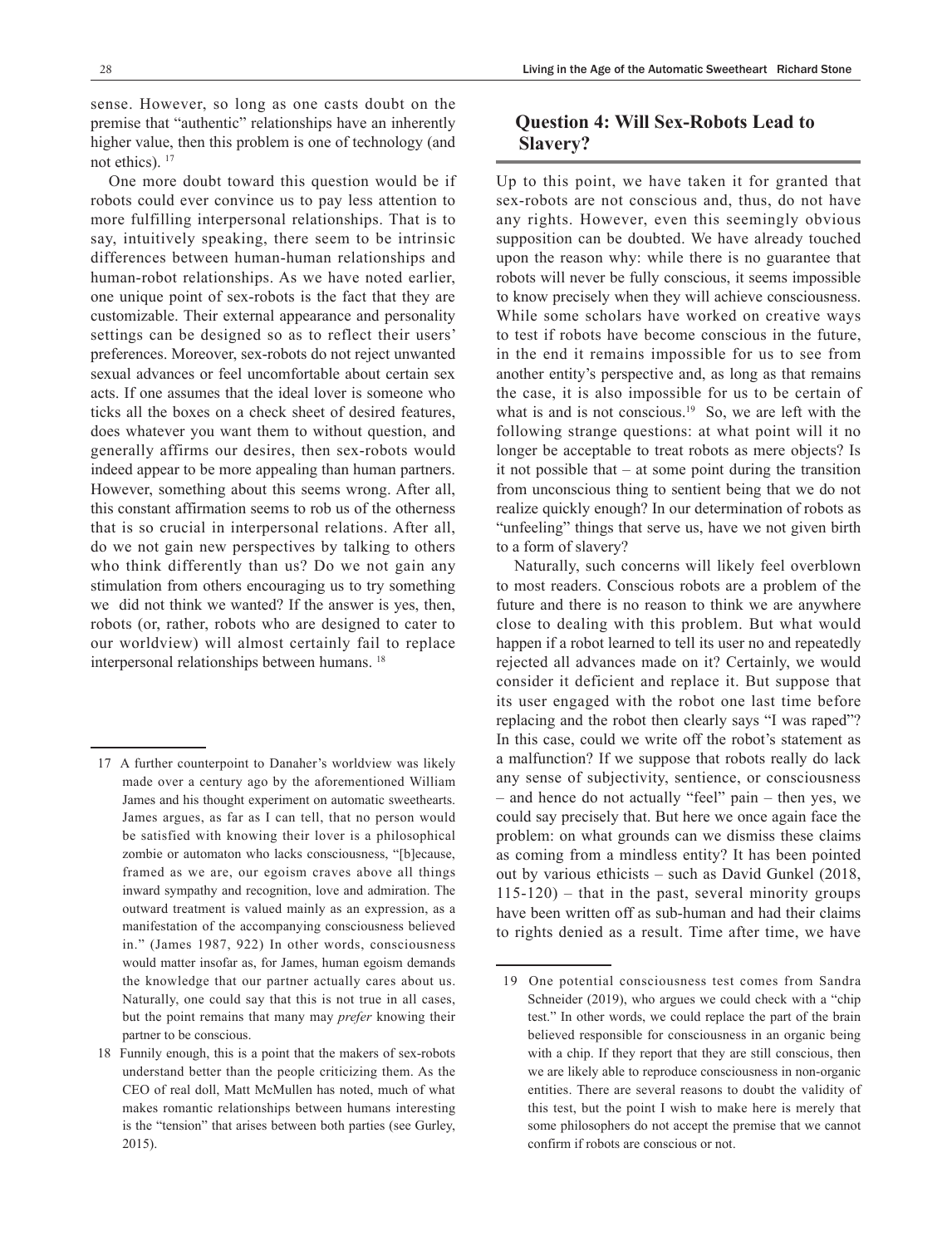come to realize that a group we assumed to be incapable of feeling or understanding pain was systematically oppressed. On what grounds can we say that robots are categorically different than previous groups that had been systematically oppressed?

Now, many readers may not be particularly convinced by these doubts. The problem of other minds has been discussed from a multitude of different angles. If one were so inclined, I am sure it is possible to provide a convincing argument explaining how we can be sure that robots indeed lack any sense of subjective feeling or consciousness. Still, though, even if we have a convincing reason to believe that robots are different, we will be left with various questions as developers try to improve upon robots in the future. Is there any possibility of creating a conscious (sex) robot? If there is, would it not be better from an ethical standpoint to avoid such research (at least in the case of robots who will be utilized for sexual purposes)? While these are questions that do not need immediate answers, we would do well to keep them in mind as we try to figure out what types of sex-robots are or are not ethically permissible.

#### **Summary**

We have thus completed our categorization of the most pressing ethical issues regarding sexual-robotics. In all likelihood, the most widely discussed issue on this list has been that of what is symbolized or represented by sex-robots (and what impact its representation of sex could have on contemporary gender relations). With that said, however, the problems presented by sex-robots has extended into various different spheres of society. While all of these problems overlap to some degree, it is important to keep in mind that there is not only one uniform way of looking at the ethical impact of sexrobots. My belief, then, would be that if there is any conclusion to be taken away from this brief survey, it is the following: if we are to actually address these issues and consider how to properly regulate the production and medical application of sex-robots, we are going to have to be aware of not only the fact that these different problems exist, but also how they overlap with one another. Considering issues related to legal regulation and clinical trials in particular will almost certainly require a unified front of scholars working in different fields. Crucially, though, being aware of these different problems and categorizing them as we have here will help us immensely as new research continues on the ethical permissibility of sex-robots.

#### **References**

- Beech, S. & Tipping, N. (2017), "Sex robot called Samantha 'who has a brain and can tell jokes' goes on sale in UK for £3500", *The Mirror*, https://www.mirror.co.uk/news/uknews/sex-robot-called-samantha-who-11228353. Accessed January 30, 2022.
- Coeckelbergh, M. (2011), "Are emotional robots deceptive?", *IEEE Transactions on Affective Computing, 3* (4), 388-393.
- Danaher, J. (2017a), "Should we be thinking about sex robots?", in *Robot sex: Social and ethical implications* ed. Danaher and McArthur, MIT Press: 3-14.
- Danaher, John. (2017b), "The symbolic-consequences argument in the sex robot debate", in *Robot sex: Social and ethical implications* ed. Danaher and McArthur, MIT Press: 103- 131.
- Danaher, J. (2017c), "Robotic rape and robotic child sexual abuse: should they be criminalised?", *Criminal law and philosophy*, 11 (1), 71-95.
- Danaher, J. (2019), "Regulating Child Sex Robots: Restriction or Experimentation?", *Medical Law Review*, Volume 27, Issue 4: Pages 553–575
- Danaher, J. (2020), "Sexuality" in *The Oxford Handbook of the Ethics of AI*: 403-420.
- Danaher, J., Earp, B., Sandberg, A. (2017), "Should we Campaign Against Sex Robots?" in *Robot sex: Social and ethical implications* ed. Danaher and McArthur, MIT Press: 47-72.
- Danaher, J., & McArthur, N. (Eds.). (2017), *Robot sex: Social and ethical implications*, MIT press.
- Devlin, K. (2018), *Turned on: Science, sex and robots*, Bloomsbury Publishing.
- Di Nucci, E. (2011), "Sexual Rights and Disability", *Journal of Medical Ethics*, vol. 37 (3): 158-161.
- Di Nucci, E. (2017), "Sex Robots and the Rights of the Disabled", in *Robot sex: Social and ethical implications* ed. Danaher and McArthur, MIT Press: 73-88.
- Elder, J. (2020), "AI-powered sex robots are selling well during lockdown – which worries some experts, who say that they can introduce some surprising regulatory problems", *Business Insider*. https://www.businessinsider.com/ai-sexrobots-are-selling-well-realdoll-regulated-2020-6 Accessed December 20, 2020.
- Eskens, R. (2017), "Is Sex With Robots Rape?", *Journal of Practical Ethics*, 5 (2).
- Gutiu, S. M. (2016), "The roboticization of consent", *in Robot law*, Edward Elgar Publishing.
- Gouvela, Steven. (2020), "The Age of Artificial Intelligence: The Documentary", Released December 2, 2020. https:// www.youtube.com/watch?v=zMrt6ALaio0. Accessed August 1, 2021.
- Gunkel, D. J. (2018), *Robot rights*, MIT Press.
- Gurley, G. (2015), "Is this the dawn of the sexbots (NSFW)", Vanity Fair. https://www.vanityfair.com/culture/2015/04/ sexbots-realdoll-sex-toys . Accessed December 21, 2020.
- Gutiu, S. M. (2016), "The roboticization of consent", in *Robot law*, Edward Elgar Publishing.
- Halley, J. (2016), "The move to affirmative consent", *Signs: Journal of Women in Culture and Society*, 42.1: 257-279.